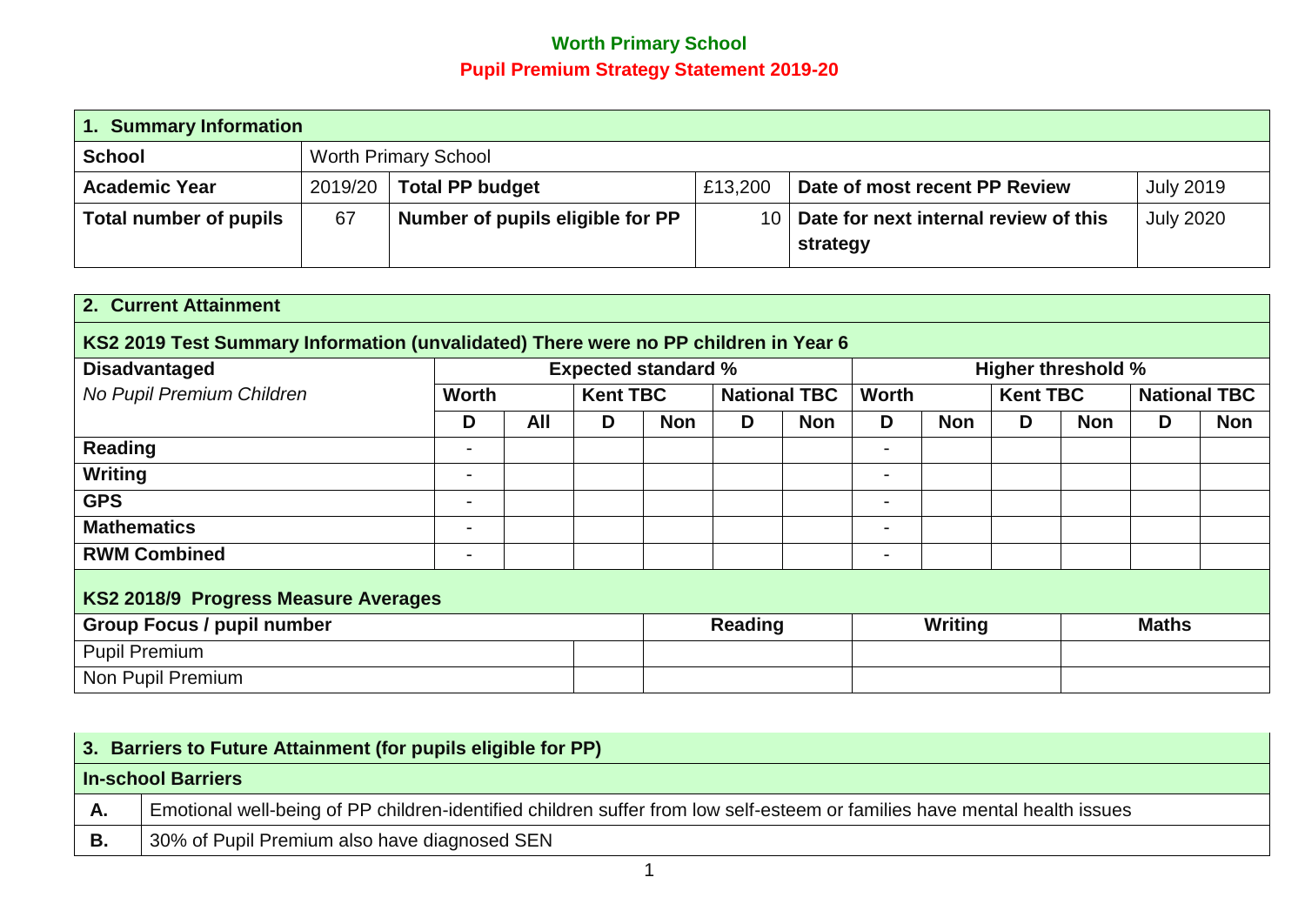| C         | 50% of Pupil Premium children have school mobility                                                                   |                                                                                              |  |  |  |  |  |
|-----------|----------------------------------------------------------------------------------------------------------------------|----------------------------------------------------------------------------------------------|--|--|--|--|--|
|           | <b>External Barriers</b>                                                                                             |                                                                                              |  |  |  |  |  |
| D.        | Attendance below that of non PP children and number of persistent absentees                                          |                                                                                              |  |  |  |  |  |
| 4.        | <b>Desired Outcomes</b>                                                                                              | <b>Evaluation</b>                                                                            |  |  |  |  |  |
| Α.        | To accelerate progress of SEN and PP children across the school                                                      | Evidence through PP meetings<br><b>Reading Ages</b><br>Work scrutiny<br>Class provision maps |  |  |  |  |  |
| <b>B.</b> | To address emotional issues of identified PP children through counselling, nurture<br>and emotional literacy support | Assessments at beginning and end (Boxall)<br>Case studies<br>Provision maps                  |  |  |  |  |  |
| C.        | To widen real life learning experiences of PP children, improving vocabulary and<br>enriching learning.              | Evidence through work scrutiny<br>Writing and reading assessments                            |  |  |  |  |  |
| D.        | To improve attendance of PP children to at least 96%                                                                 | Monitoring attendance weekly                                                                 |  |  |  |  |  |

|                                | 5. Planned Expenditure                                                                                                                                                 |  |  |  |  |  |  |
|--------------------------------|------------------------------------------------------------------------------------------------------------------------------------------------------------------------|--|--|--|--|--|--|
| Academic year                  |                                                                                                                                                                        |  |  |  |  |  |  |
|                                | The three headings below demonstrate how we are using the Pupil Premium to improve classroom pedagogy, provide targeted support and<br>support whole school strategies |  |  |  |  |  |  |
| i. Quality of Teaching for All |                                                                                                                                                                        |  |  |  |  |  |  |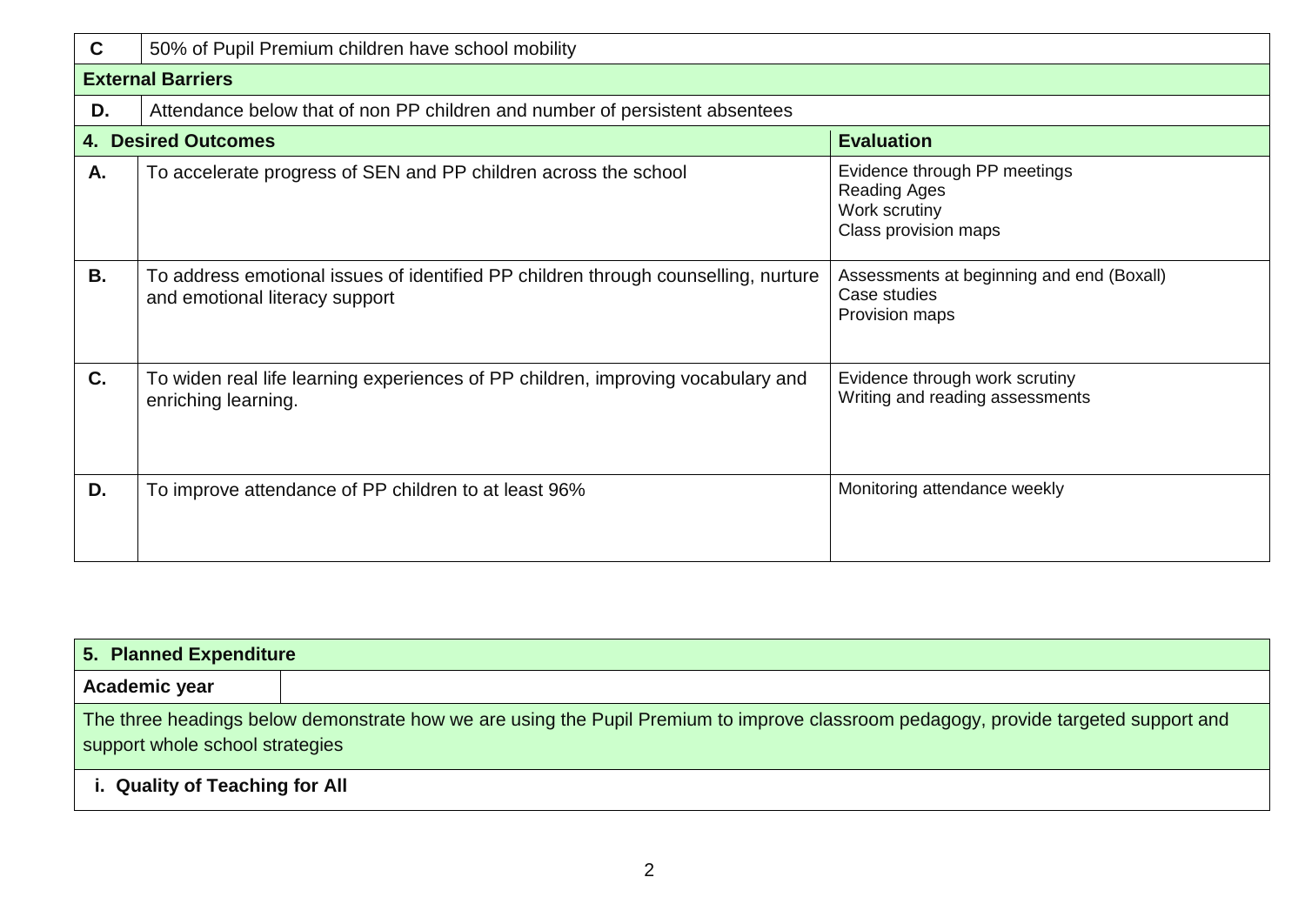| <b>Desired outcome</b> | Chosen action /<br>approach                                                  | What is the evidence and<br>rationale for this choice?                                                                                                                                                     | How will you ensure it is<br>implemented well?                                                               | <b>Staff lead</b>          | When will you review<br>implementation?      |
|------------------------|------------------------------------------------------------------------------|------------------------------------------------------------------------------------------------------------------------------------------------------------------------------------------------------------|--------------------------------------------------------------------------------------------------------------|----------------------------|----------------------------------------------|
| $\overline{A}$         | Training on ASD,<br>attachment and<br><b>ADHD</b><br>£500 plus £500<br>cover | Building on last year's training on<br>dyslexia and classroom strategies,<br>similar training will be planned for<br>attachment, ADHD and ASD.<br>Specific training for TAS working with<br>these children | Pupil progress meeting to assess<br>data and learning walks to<br>evaluate implementation                    | <b>TS</b>                  | Term 2,4 and 6<br>Governor monitoring Term 6 |
| A,B,C                  | Whole school<br>training outstanding<br>learning<br>£1000                    | Whole staff training planned for<br>October within the collaboration on<br>outstanding learning including mind<br>pits, growth mind set, learning hooks                                                    | Initial training planned and follow<br>up through staff meetings and<br>monitoring<br>Discussions with staff | JH                         | Term 4<br>Governor monitoring Term 6         |
|                        |                                                                              |                                                                                                                                                                                                            |                                                                                                              | <b>Total budgeted cost</b> | £2000                                        |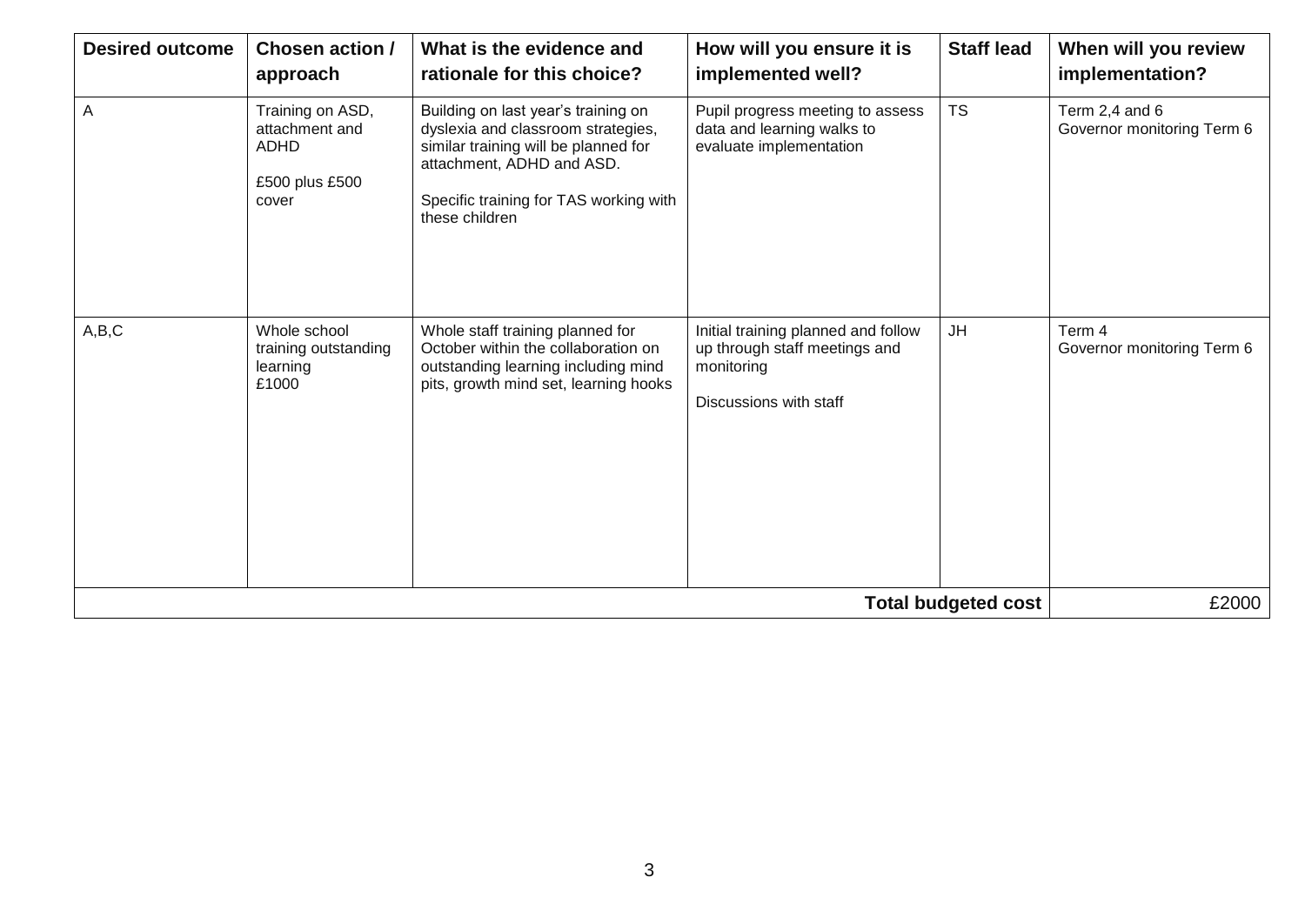| ii. Targeted Support   |                                                                                                                                                                                      |                                                                                                                                                                                                                                             |                                                                                                                           |                            |                                              |  |  |
|------------------------|--------------------------------------------------------------------------------------------------------------------------------------------------------------------------------------|---------------------------------------------------------------------------------------------------------------------------------------------------------------------------------------------------------------------------------------------|---------------------------------------------------------------------------------------------------------------------------|----------------------------|----------------------------------------------|--|--|
| <b>Desired outcome</b> | Chosen action /<br>approach                                                                                                                                                          | What is the evidence and<br>rationale for this choice?                                                                                                                                                                                      | How will you ensure it is<br>implemented well?                                                                            | <b>Staff lead</b>          | When will you review<br>implementation?      |  |  |
| A, B                   | Extra adult support in<br>Yr 5/6 Teacher (Tues<br>am) £4,000<br>Yr 3/4 sports coach<br>(Tues am) £2000<br>Providing specific<br>literacy and<br>numeracy support for<br>KS2 children | This was successful last year and<br>needs to be maintained in the coming<br>year.<br>Ensure SEN/PP continue to make<br>good progress<br>Catch up for new PP children                                                                       | <b>Pupil Progress meeting</b><br><b>SEN reviews</b><br>Monitoring-classroom and books<br>Provision mapping                | <b>JH</b>                  | Term 2,4 and 6<br>Governor monitoring Term 6 |  |  |
| $\mathsf{C}$           | TA delivering<br>targeted emotional<br>and well-being<br>support for identified<br>children £4,000                                                                                   | SEMH training undertaken during last<br>academic year.<br>Initial work at the end of 2018/19<br>proved to be successful<br>Provision planned for 2019/20                                                                                    | Case studies<br>Pupil and parent conferencing<br><b>Behaviour logs</b><br>Attendance<br><b>Provision Maps</b>             | <b>TS</b>                  | At the end of every term                     |  |  |
|                        |                                                                                                                                                                                      |                                                                                                                                                                                                                                             |                                                                                                                           | <b>Total budgeted cost</b> | £10,000                                      |  |  |
| iii. Other Approaches  |                                                                                                                                                                                      |                                                                                                                                                                                                                                             |                                                                                                                           |                            |                                              |  |  |
| <b>Desired outcome</b> | Chosen action /<br>approach                                                                                                                                                          | What is the evidence and<br>rationale for this choice?                                                                                                                                                                                      | How will you ensure it is<br>implemented well?                                                                            | <b>Staff lead</b>          | <b>Monitoring</b>                            |  |  |
| $\mathsf{C}$           | Learning<br>opportunities<br>planned to hook<br>children into learning.<br>Teaching from this to<br>focus on deepening<br>learning and<br>knowledge £1000                            | Survey shows the children at Worth<br>have very limited real life<br>experiences e.g. going to a castle,<br>walking in the woods, growing plants.<br>The aim is to bring learning alive,<br>create active learners and deepen<br>vocabulary | Looking at planning to develop as<br>staff the real life learning<br>opportunities<br>Pupil conferencing<br>Work scrutiny | <b>JH</b>                  | Term 4 and 6 to Governors                    |  |  |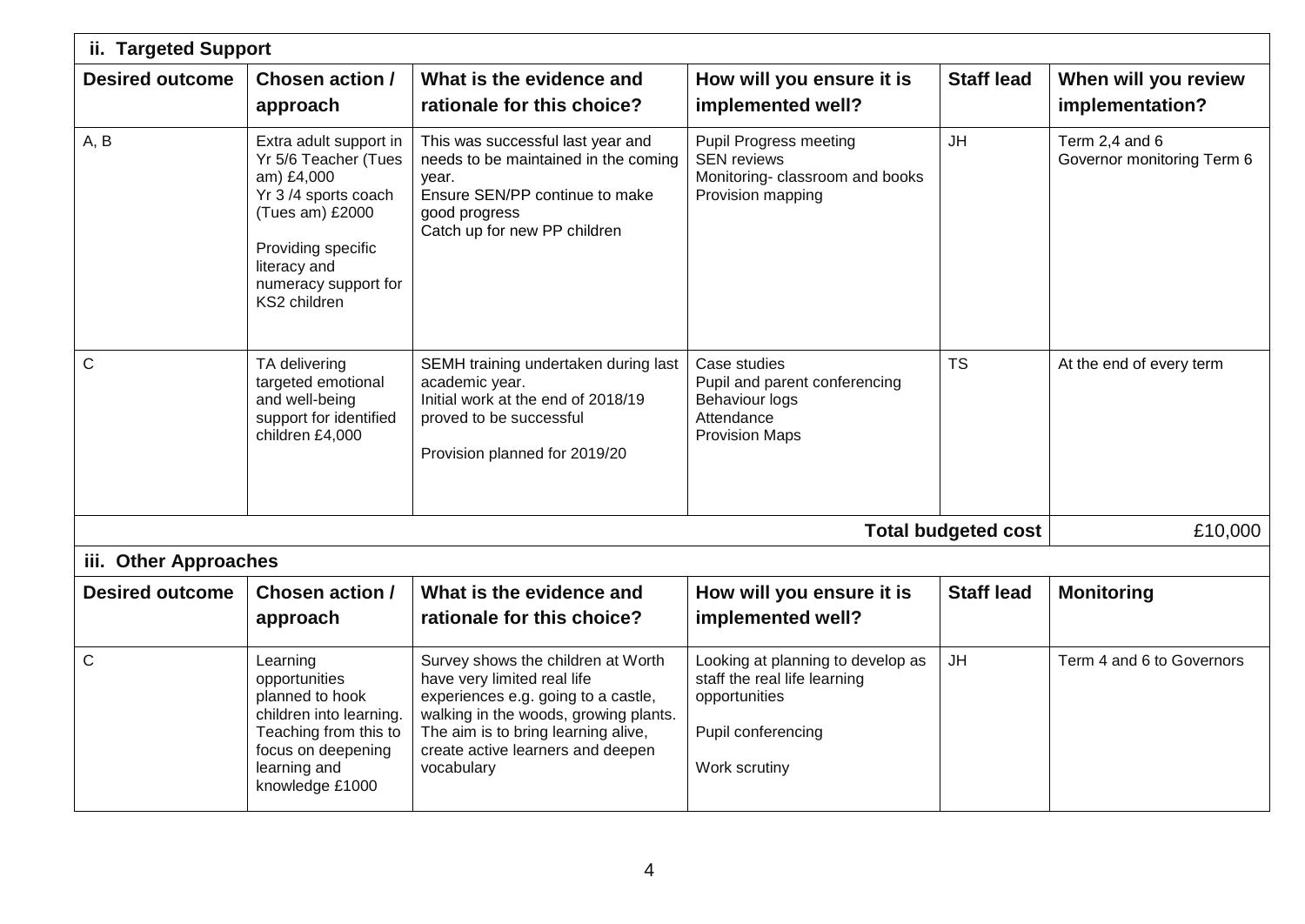| Attendance<br>strategies through<br>the project 96<br>Termly awards £500 | Although attendance for PP in 2018/9<br>was still low- 7/11 is above 95% and<br>only 2 are below 90%<br>Strategies introduced last year to be<br>maintained-targeting the two families<br>(an improvement was seen at the<br>end of last year) | Weekly monitoring of attendance<br>and reporting to Governors on a<br>termly basis. | TS                         | Every week<br><b>Reporting to Governors</b><br>Termly |
|--------------------------------------------------------------------------|------------------------------------------------------------------------------------------------------------------------------------------------------------------------------------------------------------------------------------------------|-------------------------------------------------------------------------------------|----------------------------|-------------------------------------------------------|
|                                                                          |                                                                                                                                                                                                                                                |                                                                                     |                            |                                                       |
|                                                                          |                                                                                                                                                                                                                                                |                                                                                     | <b>Total budgeted cost</b> | £1500                                                 |

| 1. Review of expenditure      |                                                                                                                                                                      |                                                                                                                                                                           |                                                                                                                  |        |  |  |  |  |
|-------------------------------|----------------------------------------------------------------------------------------------------------------------------------------------------------------------|---------------------------------------------------------------------------------------------------------------------------------------------------------------------------|------------------------------------------------------------------------------------------------------------------|--------|--|--|--|--|
| <b>Previous Academic Year</b> |                                                                                                                                                                      |                                                                                                                                                                           |                                                                                                                  |        |  |  |  |  |
|                               | i. Quality of teaching for all                                                                                                                                       |                                                                                                                                                                           |                                                                                                                  |        |  |  |  |  |
| <b>Desired outcome</b>        | Chosen action/approach                                                                                                                                               | <b>Estimated impact:</b> Did you meet the<br>success criteria? Include impact on<br>pupils not eligible for PP, if<br>appropriate.                                        | <b>Lessons learned</b><br>(and whether you will continue with this approach)                                     | Cost   |  |  |  |  |
| A and B                       | To use 1-1 across the school to<br>deliver support for PP. Monitored<br>through pupil progress meetings.<br>PE Coach working in 3/4 £3900<br>Extra TA employed £4000 | Training throughout year. Very successful<br>use of strategies in the Year 34 class. Evident<br>in data<br>New TA for this class to have training for the<br>coming year. | New TA and Sports coach for the coming year. Training to be<br>delivered so that this can be continued in class. | £7,900 |  |  |  |  |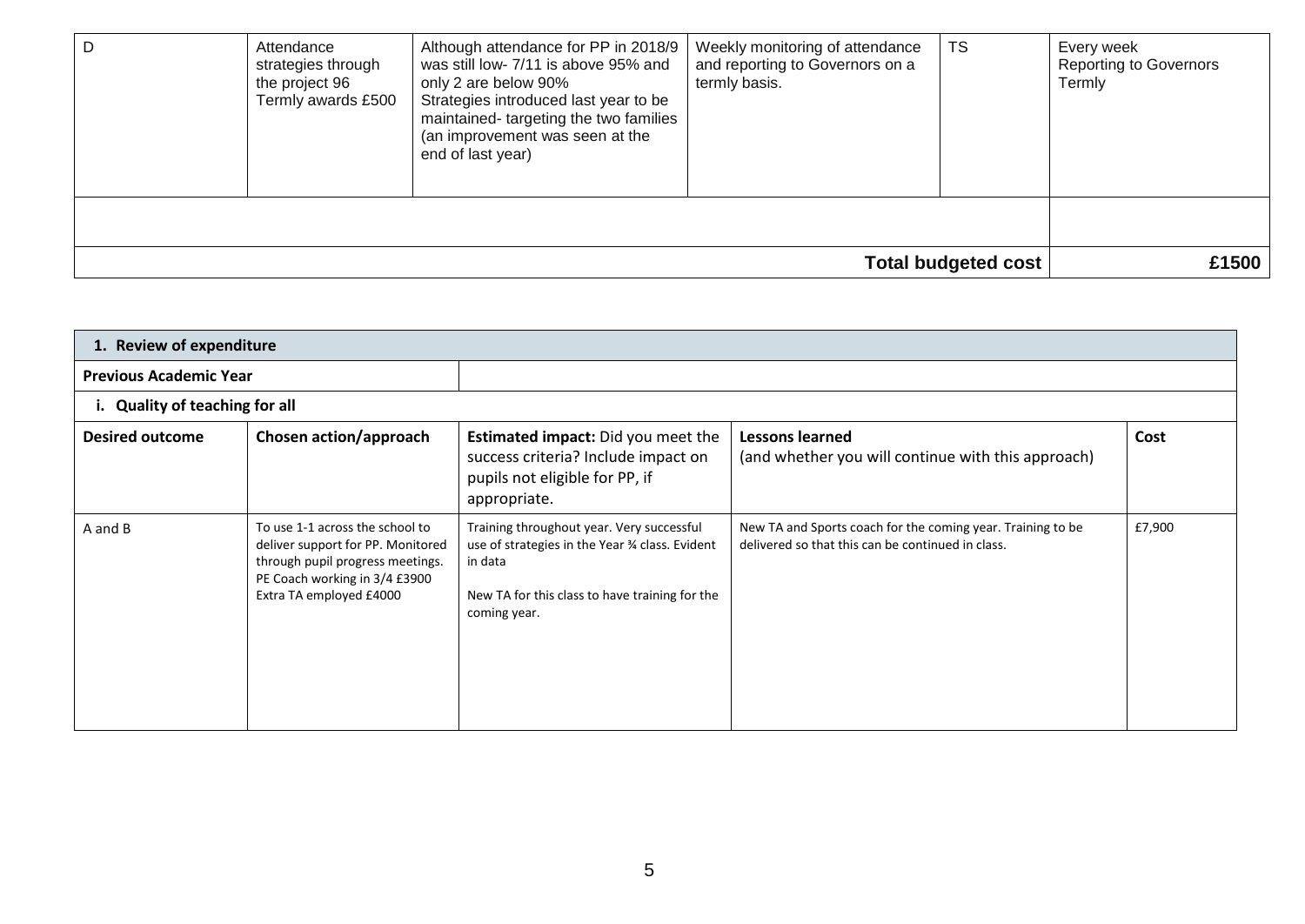| A and C                | Training for two TAs in SEMH to<br>provide targeted support for<br>children<br>£2000<br>TA support. Mornings to be<br>timetabled to support learning<br>and emotional well-being issues<br>Year 2 and 4<br>£3000 | One TA left, after a long period of ill health<br>The other TA trained and started to work<br>with identified children. Still early days to<br>assess impact                                   | Programme of support to be developed over the next academic<br>year. Expertise of current trained ELSA TA to share<br>ideas/resources with SENCO, teachers and support staff. | £5000 |
|------------------------|------------------------------------------------------------------------------------------------------------------------------------------------------------------------------------------------------------------|------------------------------------------------------------------------------------------------------------------------------------------------------------------------------------------------|-------------------------------------------------------------------------------------------------------------------------------------------------------------------------------|-------|
| ii. Targeted support   |                                                                                                                                                                                                                  |                                                                                                                                                                                                |                                                                                                                                                                               |       |
| <b>Desired outcome</b> | Chosen action/approach                                                                                                                                                                                           | Estimated impact: Did you meet the<br>success criteria? Include impact on<br>pupils not eligible for PP, if<br>appropriate.                                                                    | <b>Lessons learned</b><br>(and whether you will continue with this approach)                                                                                                  | Cost  |
| D                      | To continue to improve<br>attendance of PP children<br>PP children were PA last<br>academic year<br>Continue with project 95 strategy                                                                            | High level of monitoring- still disappointing.<br>Two children bringing attendance down.<br>One is improving through attendance<br>awards.<br>The other is linked to anxiety<br>$7/11$ is good | Maintain into the next academic year. Introduce Super Hero<br>awards termly for 2019-20.                                                                                      | £200  |
|                        |                                                                                                                                                                                                                  |                                                                                                                                                                                                |                                                                                                                                                                               |       |